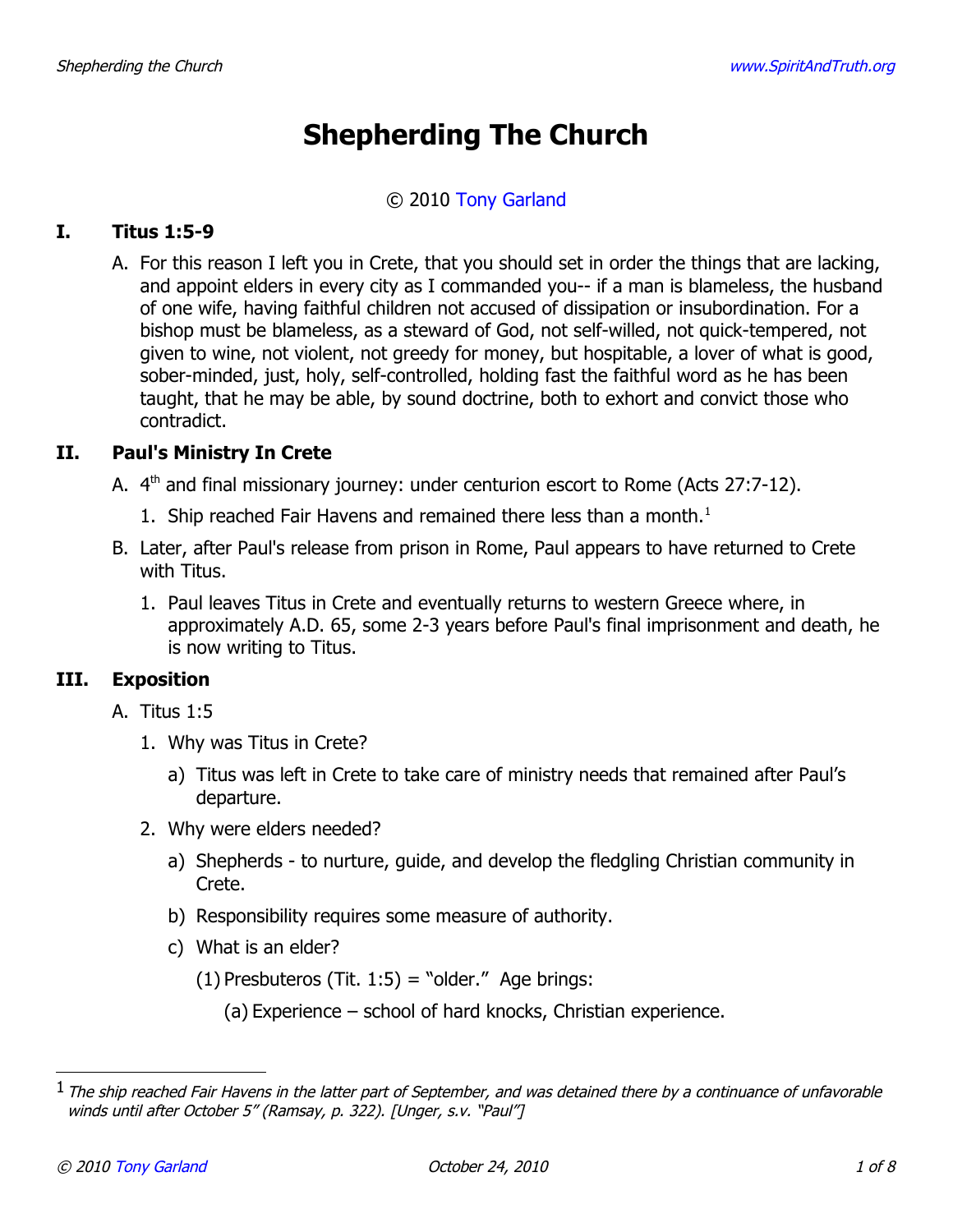- (b) Wisdom practical ability to apply Christian teachings to real-world situations.
- (c) Knowledge of subtle dangers which others do not see.
- (d) Less subject to the dangers of pride 1 Timothy 3:6 not a novice, lest being puffed up with pride he fall into the same condemnation as the devil.
- (e) Increase in grace as experience the need for grace.
- (f) Meekness ability to disagree with grace, but without compromising important principles.
- $(2)$  Episkopos (Tit. 1:7) = "over seer", "guarding," "bishop."
	- (a) Synonymous here and in Acts 20:17,28.
	- (b) Oven abused in an unbiblical attempt to build a hierarchical structure beyond what Scripture establishes.
		- i) Roman Catholicism's "college of bishops": Archbishop, Cardinal, Patriarch, Pope.
	- (c) Tip: where pointy hats, miters, and ornate vestments predominate, its generally a clue to look elsewhere for a place of fellowship.
		- i) Elaborate uniforms to enforce the separation "clergy" from the so-called "laity."
		- ii) Undermining the priesthood of all believers.
- (3) Poimēn = shepherd, most often a verb (action) rather than a noun (position).
	- (a) Tend, feed, guide, restore.
	- (b) Equivalent to Episkopos the Episkopos are to "shepherd" the church of God (Acts 20:28).
	- (c) Reflecting the characteristics of the Chief Shepherd, Jesus Christ.
		- i) 1 Peter 5:1-4 The elders who are among you I exhort, I who am a fellow elder and a witness of the sufferings of Christ, and also a partaker of the glory that will be revealed: Shepherd the flock of God which is among you, serving as overseers, not by compulsion but willingly, not for dishonest gain but eagerly; nor as being lords over those entrusted to you, but being examples to the flock; and when the Chief Shepherd appears, you will receive the crown of glory that does not fade away.

 $(4)$  Equivalence: elders = bishops = shepherds  $(1Pe. 5:1-2)$ 

- 3. "appoint elders in every city" (Tit. 1:5)
	- a) Multiple elders.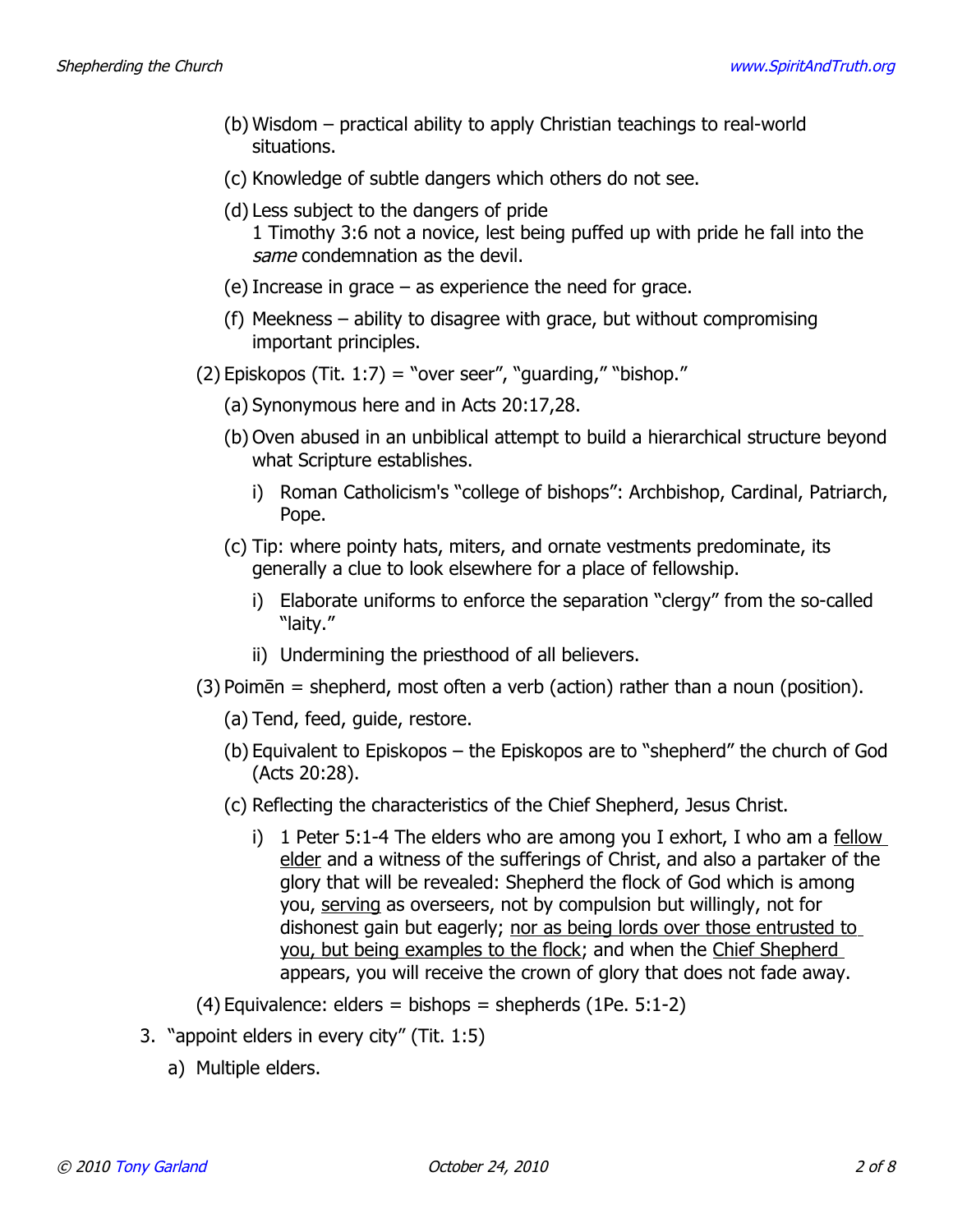- (1) "In every city" does this mean one elder leading each of several churches in the city?
	- (a) How many churches in each city during the time of fledgling Christianity?
	- (b) Acts 11:30 First mention of the term "elders" in relation to the NT church.
		- i) Church at Antioch sent an offering by Paul and Barnabas to the elders (plural) of the (single) church in Jerusalem.
	- (c) Acts 15 Both apostles (plural) and elders (plural) in the church in Jerusalem.
	- (d) Acts 21:18 When Paul visits Jerusalem after his  $3<sup>rd</sup>$  missionary journey, James and all the elders (plural) were present.
- (2) "In every church"
	- (a) Acts 14:23 Passing through Lystra, Iconium, and Antioch, Paul and Barnabas appoint elders (plural) in every church.
	- (b) Acts 20:17 From Miletus, Paul sends for the elders (plural) of the church (singular) of Ephesus.
	- (c) Philippians 1:1 Paul and Timothy, bondservants of Jesus Christ, To all the saints in Christ Jesus who are in Philippi, with the bishops and deacons.
	- (d) 1 Thessalonians  $5:12$  And we urge you, brethren, to recognize those who labor among you, and are over you in the Lord (presumably in the same fellowship  $-$  a single church).
	- (e) 1 Peter 5:5 Peter urges the young believers to submit themselves to their elders (presumably in the same fellowship  $-$  a single church).
- (3) Benefits of plural eldership.
	- (a) Breadth of knowledge concerning the Scriptures.
	- (b) Breadth of ministry gifting.
	- (c) Differences in personality and ministry style.
	- (d) Wisdom in counsel.
	- (e) Sharing the ministry load.
		- i) Exodus 18:18 Moses' father in law: "Both you and these people who *are* with you will surely wear yourselves out. For this thing is too much for you; you are not able to perform it by yourself."
	- (f) Availability.
	- (g) True accountability.
	- (h) Continuity of ministry (churches which fall apart when figurehead steps down or falls).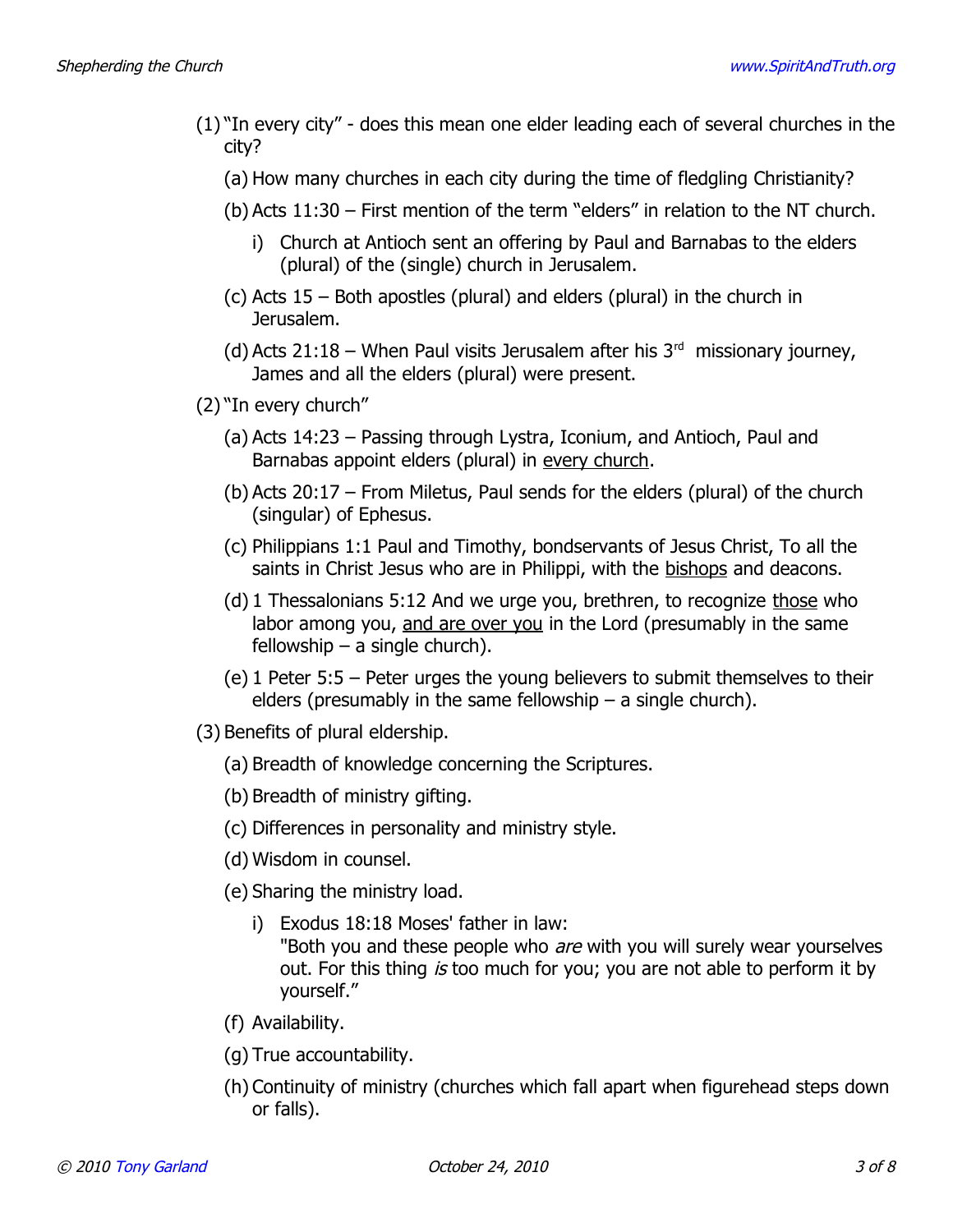- (4) Practical considerations.
	- (a) Lack support base to financial support of all those who are qualified to serve.
	- (b) Establishing a work where mature believers are initially lacking.
- b) Why the need to belabor this seemingly obvious point?
	- (1) Human proclivities to elevate a single individual.
	- (2) As one writer observed:

"[Machiavelli wrote] "a wise prince should devise means whereby his subjects may at all times, whether favourable or adverse, feel the need of the State and of him, and then they will always be faithful to him." This is consistent with a major and common failing on the part of those in church leadership. Rather than inviting church members to maturity in Christ and the independence that comes naturally with that increasing maturity . . . church leaders often invite members to become addicted to the sugar high of entertainment, programs, and the charisma of a dynamic communicator. Not only does this often-applied approach appeal to the leader's ego, but for Machiavelli it is a way to assure that followers will continue to be faithful to that leader. In other words, singularity and authority demands methodology that will maintain the continuance of that authority. . . . The Biblical model is simple indeed. It would appear that mandating a singular or monocratic leadership, or creating a complete distinction between a pastor and an elder or between an overseer and a pastor, represents a shift away from the natural interpretation of Scripture and the simplicity that results, and a shift toward anthropocentric and artificial forms of leadership." [Cone, 86,92].

- (3) Not just a control/ego issue of the singular elder: the sheep want to imprint on one man – on a particular style or personality.
	- (a) Jer. 5:31 : The prophets prophesy falsely, And the priests rule by their own power; And My people love to have it so. But what will you do in the end?
- B. Tit. 1:6 "If a *man* is blameless" elders are *men*.
	- 1. There are several reasons for this biblical distinction that church leadership is reserved for men only. Two reasons are found in Paul's first letter to Timothy wherein Paul gives similar instructions concerning Church leadership as those found in this letter to Titus.
		- (1) 1 Timothy 2:11-14 Let a woman learn in silence with all submission. And I do not permit a woman to teach or to have authority over a man, but to be in silence. For Adam was formed first, then Eve. And Adam was not deceived, but the woman being deceived, fell into transgression.
		- b) First, in 1 Timothy, Paul appeals to the order of creation of Adam relative to Eve as establishing God's intention that men should lead (2Ti. 2:13).
		- c) Second, Paul indicates that, in general all else being equal, women are more easily deceived than men (1Ti. 2:14).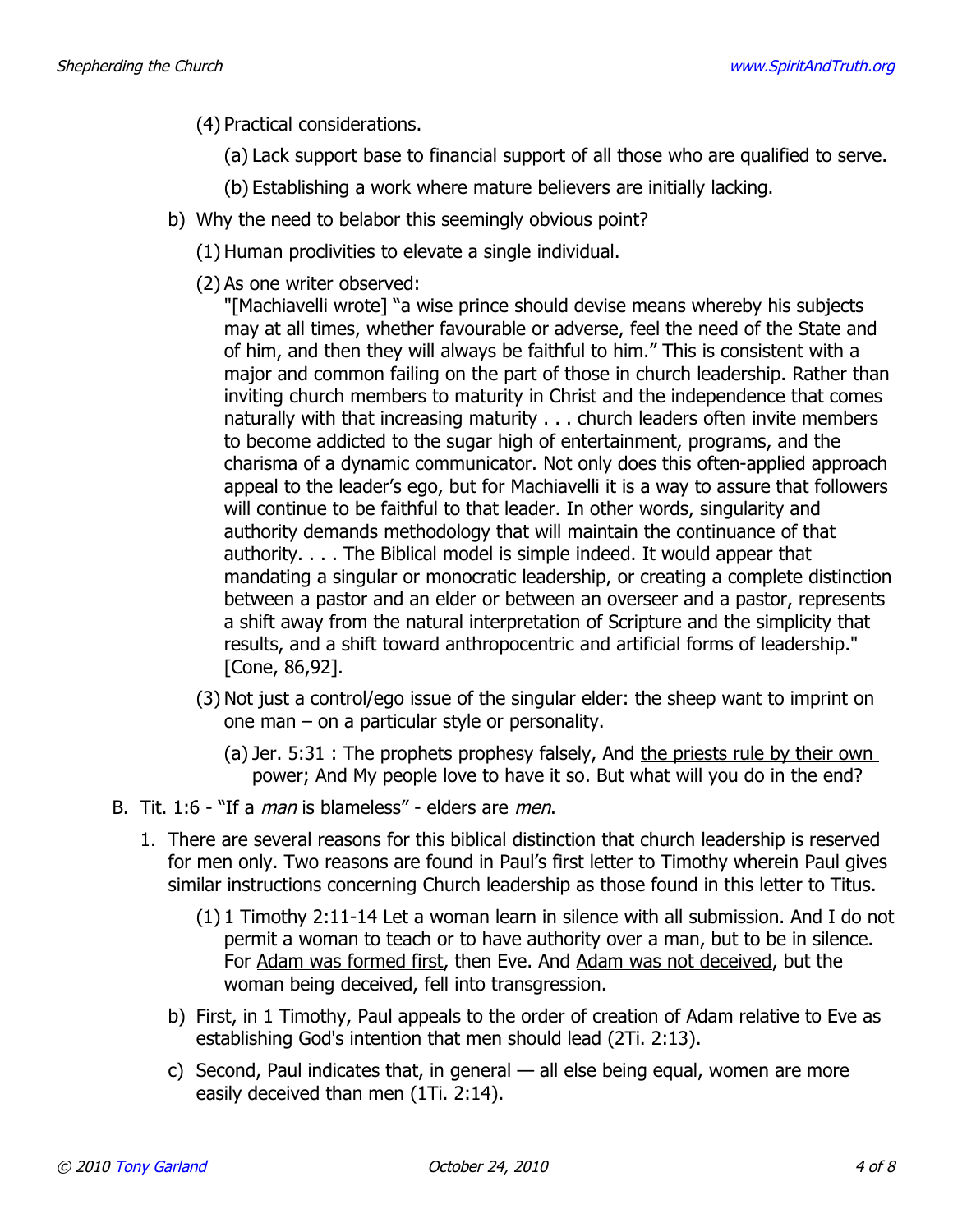- (1) There will always be individual exceptions which can be pointed to.
- (2) However, this recognizes different characteristics between men and women differences which were intentionally designed by God.
- (3) Women, generally, are more *relationally/intuitively* oriented. Men tend to be more fact-based and less concerned with preserving relationships when doing so would be detrimental to the preservation of the truth.
- (4) I believe that one factor contributing to the growing dominance of women in today's church pulpits is the trend away from doctrine in favor of emphasizing commonality, universality, and relationship over truth.
- d) Third, we find that the scriptures consistently indicate female leadership over men to be anomalous and a departure from the plan of God.
	- (1) The prophetess Deborah
		- (a) It is a characteristic of false teachers to *twist* scripture. One such method is to appeal to the exceptions within Scripture in order to teach errant views (2Pe. 3:16).
		- (b) The prophetess Deborah encouraging Barak to go up against Sisera, the captain of the army of Jabin, king of Hazor.
		- (c) Judges 4:8-9 And Barak said to her, "If you will go with me, then I will go; but if you will not go with me, I will not go!" So she said, "I will surely go with you; nevertheless there will be no glory for you in the journey you are taking, for the LORD will sell Sisera into the hand of a woman." Then Deborah arose and went with Barak to Kedesh.
		- (d) As if to underscore this unmanly period in Israel, when Barak finally does set about to pursue Sisera, it is a woman who kills him in her tent by driving a peg through his temple (Jdg. 4:22).
		- (e) It is no accident that we find this episode recorded in the book of Judges, which is chock full of ungodly examples illustrating ungodly behavior and practices outside of God's ideals.
	- (2) Woman and children lead
		- (a) In a statement which is critical of the practices in Israel, God states through Isaiah:

As for My people, children are their oppressors, And women rule over them. O My people! Those who lead you cause *you* to err, And destroy the way of your paths." (Isa. 3:12)

- (b) The reference to *women* may mean that wives were unduly influencing their husbands who were rulers, or that the male leaders lacked vigor.
- (3) Jezebel, an individual who dominated and manipulated her passive husband, king Ahab.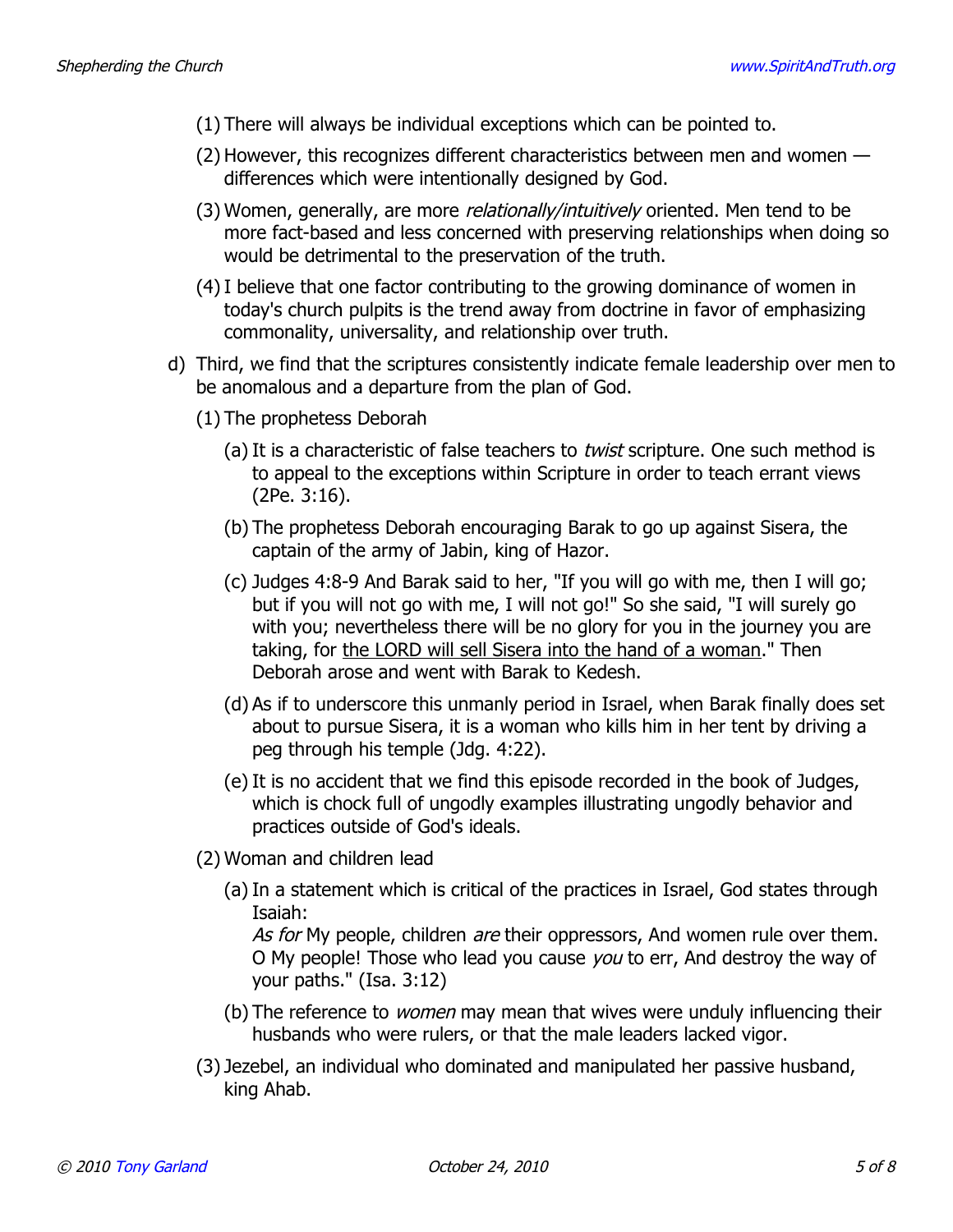- (a) A model for a similar individual in the church at Thyatira (Rev. 2:20).
- (b) Revelation 2:20 "Nevertheless I have a few things against you, because you allow that woman Jezebel, who calls herself a prophetess, to teach and seduce My servants to commit sexual immorality and eat things sacrificed to idols.
- (c) Not just that she seduced, but that she was allowed to teach.
- (4) Male headship in the home (1Cor. 11; Eph. 5; Col. 3).
- 2. We will search the NT in vain for a single example of a woman in the position of female apostle, pastor, congregational leader, or elder.
- 3. What about Paul's letter to the church at Galatia wherein he states there is "neither male nor female in Christ Jesus" (Gal. 3:28)?
	- a) The key phrase is "in Christ Jesus" this passage is speaking about equality in access to and the means of salvation.
	- b) Using this passage in an attempt to erase all male/female roll distinctions is to engage in scripture twisting and make the Holy Spirit contradict Himself in the many other passages where male/female roll distinctions are upheld (e.g., 1Cor. 11; Eph. 5; Col. 3).
	- c) Christians who deny male headship, either in the church or in the home, make the mistake of confusing difference in role as necessitating difference in worth before God.
	- d) Trinity as counter-example.
- 4. A woman who believes she is called by God to be a pastor is simply deceived. And if she is deceived on something this basic, isn't she already a living demonstration of the deception which Paul refers to in 2 Timothy 2?
	- a) As a leader, already walking in deception, where is she likely to lead the sheep which choose to be fed by her?
- 5. Why would a Christian who knows the word of the Lord on this matter choose to attend a church led by one or more women?
	- a) DISCLAIMER: Not talking about a temporary situation, as on the mission field or in an evangelistic setting where no qualified male is available.
	- b) Why would a person knowingly place a person who is walking in open disobedience to the plain teaching of the NT in a place of spiritual authority in one's life? Is it realistic to expect to spiritually prosper under such a leader?
	- c) What would it say about our allegiance? Are we being guided by the Scripture or by the culture? By the Holy Spirit or the spirit of the age?
	- d) Do we truly love Jesus?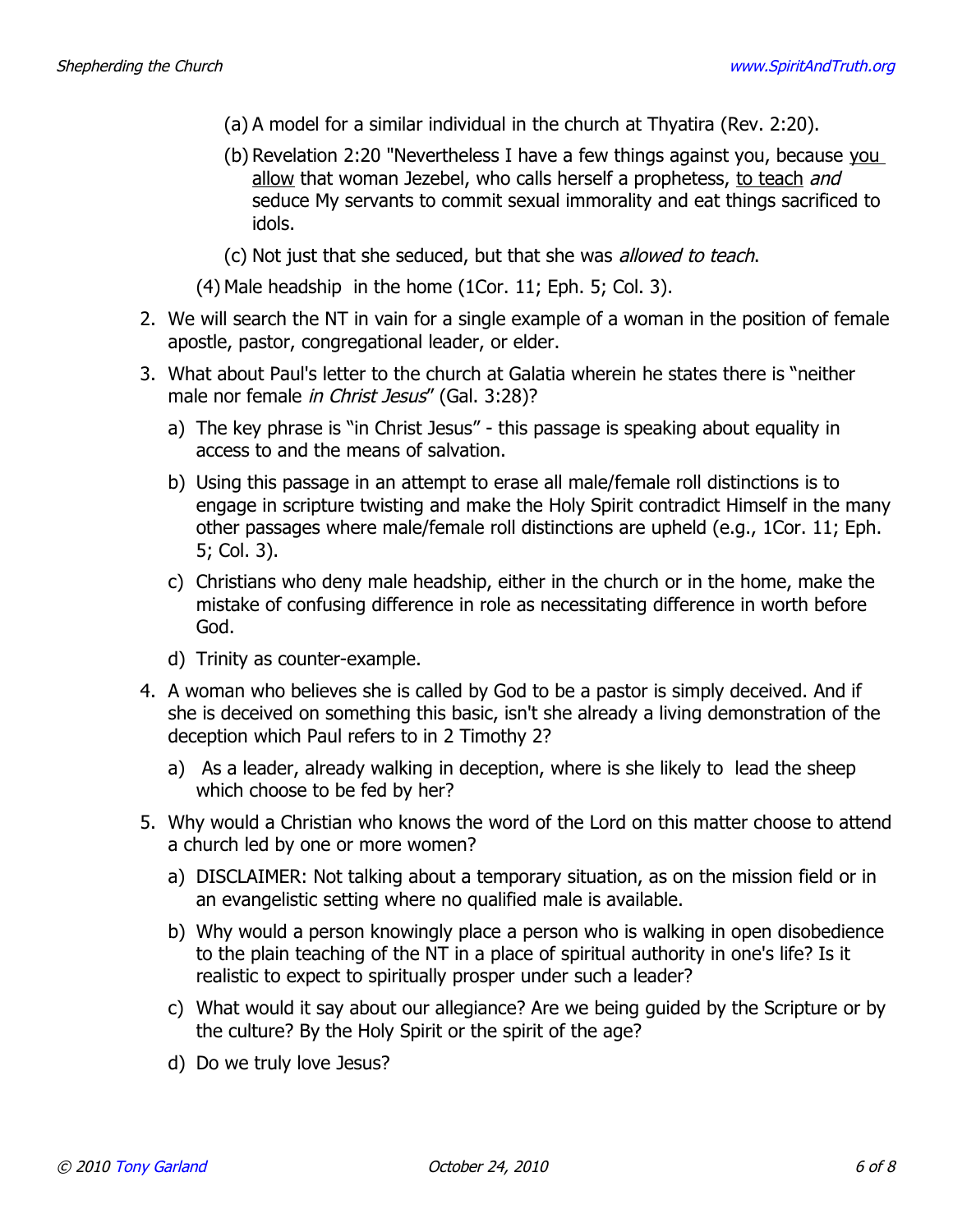- (1) Luke 6:46 "But why do you call Me 'Lord, Lord,' and do not do the things which I say?
- (2) Obedience is the most direct, practical, objective way by which we demonstrate our true love of Christ (Isa. 50:10; Lu. 6:46; John 14:15,21,23-24; 15:10,14; Acts 5:32; 1Jn. 3:24).
- e) God is not obligated to bless practices which are opposed to His Word.

## **IV. Points Of Application**

- A. First: biblical Christianity is a form of "organized religion."
	- 1. The body of Christ, the Church, is not "disorganized religion" -- which many people today seem to prefer.
	- 2. Not "organized religion" as practiced in some large Protestant denominations or as the Roman Catholic church – with a large hierarchical structure above the level of the local church.
		- a) Only three levels:
			- $(1)$  pastor = elder = overseer = shepherd
			- (2) deacons
			- (3) sheep (and we are *all* sheep!)
	- 3. Nor is it a democracy.
	- 4. Nor is it fashioned upon a business model.
	- 5. Leadership, but not as the world conceives of leaders servant leadership which exhibits humility in alignment with the Chief Shepherd, Jesus Christ.
- B. Second: the Church is to be led by men.
	- 1. Recognizing that there will be some situations where qualified men are temporarily lacking.
	- 2. God's design is to have spiritually-minded men at the helm of the local church.
	- 3. Where this mandate is jettisoned:
		- a) The church is already embracing unbiblical practices.
		- b) Such a church will be increasingly open to other deceptions which follow.
		- c) With women leading the church, the deceptions will often be characterized by a tendency to elevate relationship over revealed truth.
			- (1) It is no accident that women pastors are at the forefront of the ecumenical movement's embrace and endorsement of unbiblical lifestyles and beliefs.